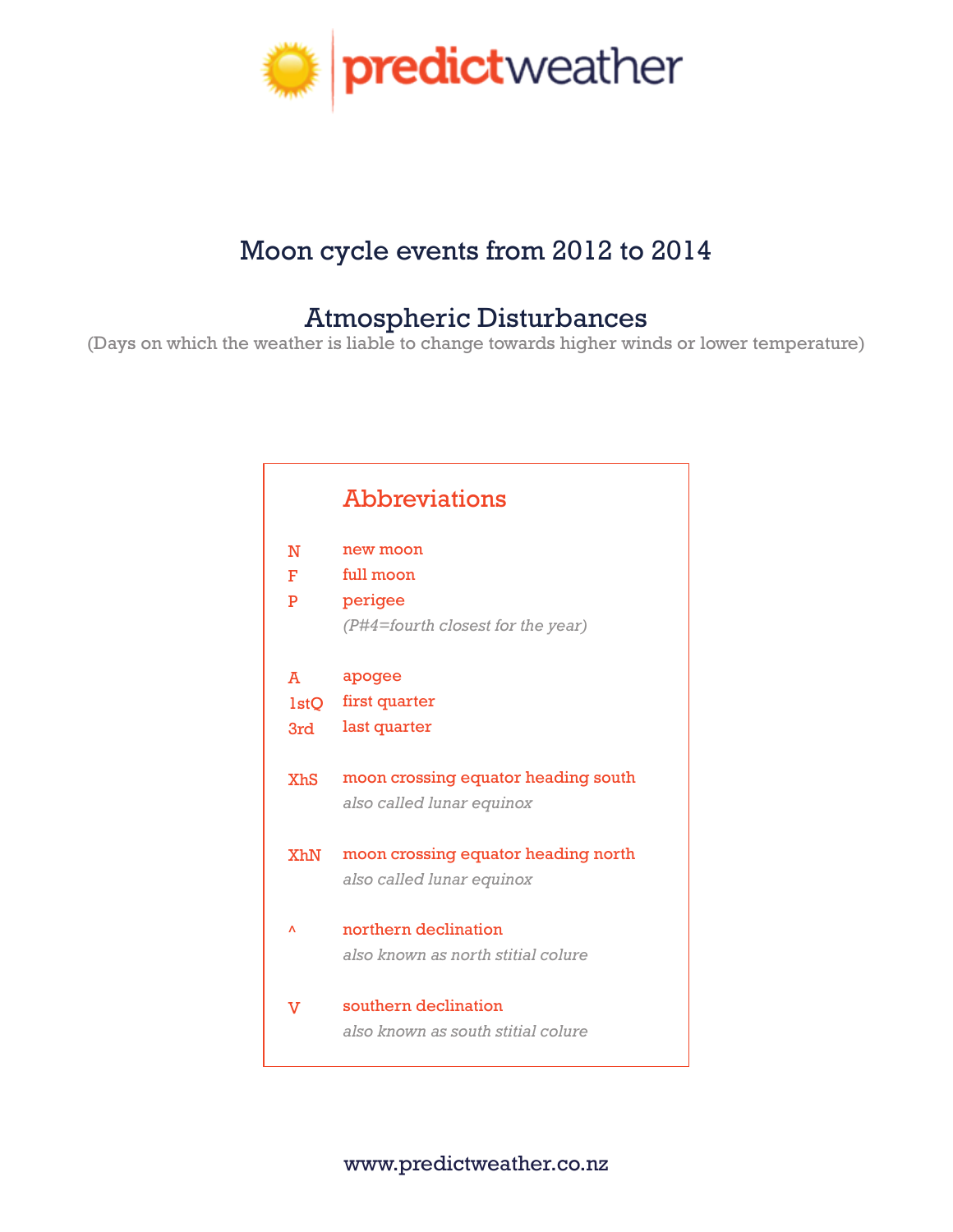

| 2012         | <b>JAN</b> | lst          | Sun         | lstQ                     |
|--------------|------------|--------------|-------------|--------------------------|
| 2012         | <b>JAN</b> | 3rd          | Tues        | A                        |
| 2012         | <b>JAN</b> | 7th          | Sat         | ٨                        |
| 2012         | ĪAN        | 9th          | Mon         | F                        |
| 2012         | ĪAN        | 14th         | Sat         | XhS                      |
| 2012         | ĪAN        | 16th         | Mon         | 3Q                       |
| 2012         | ĪAN        | 18th         | Wed         | P13                      |
| 2012         | ĪAN        | 20th         | Fri         | V                        |
| 2012         | ĪAN        | 23rd         | Mon         | N                        |
| 2012         | ĪAN        | 27th         | Fri         | XhN                      |
| 2012         | ĪĀN        | 31st         | Tues        | A, 1st                   |
| 2012         | FEB        | 3rd          | Fri         | ٨                        |
| 2012         | <b>FEB</b> | 9th          | Thur        | F                        |
| 2012         | <b>FEB</b> | 10th         | Fri         | XhS                      |
| 2012         | <b>FEB</b> | 12th         | Sun         | P11                      |
| 2012         | <b>FEB</b> | 15th         | Wed         | 3Q                       |
| 2012         | <b>FEB</b> | 17th         | Fri         | V                        |
| 2012         | <b>FEB</b> | 22nd         | Wed         | Ν                        |
| 2012         | FEB        | 23rd         | Thur        | XhN                      |
| 2012         | <b>FEB</b> | 28th         | Tues        | A                        |
| 2012         | MAR        | 1st          | Thur        | 1stQ                     |
| 2012         | MAR        | 2nd          | Fri         | ٨                        |
| 2012         | <b>MAR</b> | 8th          | Thur        | F                        |
| 2012         | <b>MAR</b> | 9th          | Fri         | <b>XhS</b>               |
| 2012         | MAR        | 10th         | Sat         | P <sub>8</sub>           |
| 2012         | MAR        | 15th         | Thur        | V, 3rd                   |
| 2012         | MAR        | 22nd         | Thur        | XhN                      |
| 2012         | MAR        | 23rd         | Fri         | N<br>A                   |
| 2012<br>2012 | MAR<br>MAR | 26th<br>29th | Mon<br>Thur | Λ                        |
| 2012         | <b>MAR</b> | 31st         | Sat         |                          |
| 2012         | <b>APR</b> | 5th          | Thur        | 1 <sub>st</sub> Q<br>XhS |
| 2012         | <b>APR</b> | 7th          | Sat         | F                        |
| 2012         | <b>APR</b> | 8th          | Sun         | P4                       |
| 2012         | <b>APR</b> | 11th         | Wed         | V                        |
| 2012         | APR        | 13th         | Fri         | 3Q                       |
| 2012         | APR        | 18th         | Wed         | XhN                      |
| 2012         | <b>APR</b> | 21st         | Sat         | ${\bf N}$                |
| 2012         | APR        | 23rd         | Mon         | A                        |
| 2012         | <b>APR</b> | 25th         | Wed         | Λ                        |
| 2012         | <b>APR</b> | 29th         | Sun         | 1 <sub>st</sub> Q        |
| 2012         | <b>MAY</b> | 2nd          | Wed         | XhS                      |
| 2012         | <b>MAY</b> | 6th          | Sun         | PI, F                    |
| 2012         | <b>MAY</b> | 8th          | Tues        | V                        |
| 2012         | <b>MAY</b> | 13th         | Sun         | 3Q                       |
| 2012         | <b>MAY</b> | 15th         | Tues        | XhN                      |
| 2012         | <b>MAY</b> | 20th         | Sun         | A                        |
| 2012         | <b>MAY</b> | 21st         | Mon         | N                        |
| 2012         | <b>MAY</b> | 23rd         | Wed         | Λ                        |
| 2012         | <b>MAY</b> | 29th         | Tues        | <b>lstQ</b>              |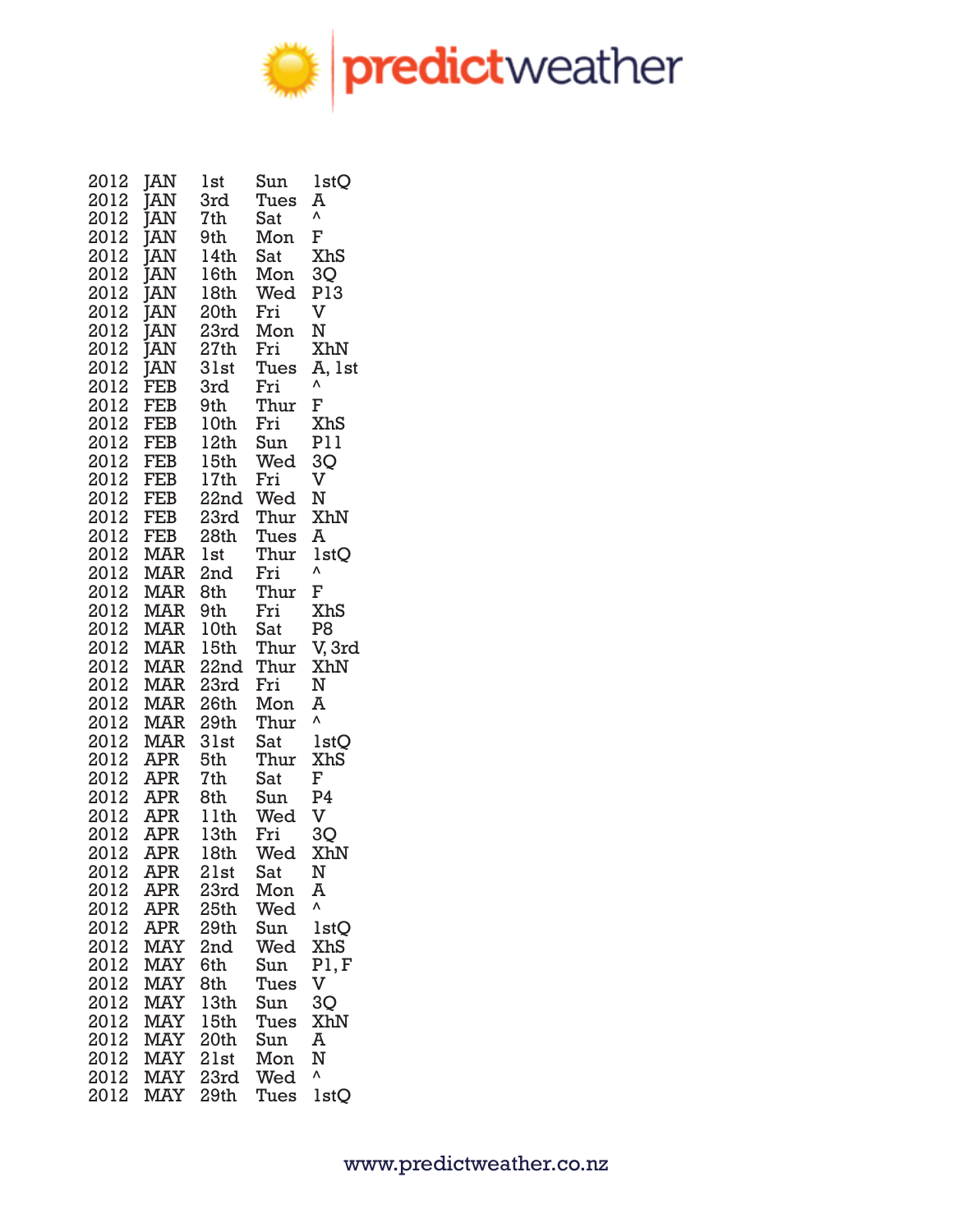

| 2012 | MAY         | 30th | Wed  | XhS               |
|------|-------------|------|------|-------------------|
| 2012 | JUNE 4th    |      | Mon  | P5, F             |
| 2012 | <b>JUNE</b> | 5th  | Tues | V                 |
| 2012 | <b>JUNE</b> | 11th | Mon  | XhN, 3rd          |
| 2012 | <b>JUNE</b> | 16th | Sat  | A                 |
| 2012 | <b>JUNE</b> | 19th | Tues | Λ                 |
| 2012 | <b>JUNE</b> | 20th | Wed  | N                 |
| 2012 | <b>JUNE</b> | 26th | Tues | XhS               |
| 2012 | <b>JUNE</b> | 27th | Wed  | 1 <sub>st</sub> Q |
| 2012 | <b>JUL</b>  | 2nd  | Mon  | P7, V             |
| 2012 | <b>TUL</b>  | 4th  | Wed  | F                 |
| 2012 | JUL         | 9th  | Mon  | XhN               |
| 2012 | JUL         | 11th | Wed  | 3rd               |
| 2012 | JUL         | 14th | Sat  | A                 |
| 2012 | JUL         | 16th | Mon  | Λ                 |
| 2012 | JUL         | 19th | Thur | N                 |
| 2012 | JUL         | 23rd | Mon  | XhS               |
| 2012 | <b>JUL</b>  | 26th | Thur | 1 <sub>st</sub> Q |
| 2012 | JUL         | 29th | Sun  | P10               |
| 2012 | <b>JUL</b>  | 30th | Mon  | V                 |
| 2012 | <b>AUG</b>  | 2nd  | Thur | F                 |
| 2012 | AUG         | 5th  | Sun  | XhN               |
| 2012 | AUG         | 10th | Fri  | A, 3rd            |
| 2012 | AUG 13th    |      | Mon  | ٨                 |
| 2012 | AUG 18th    |      | Sat  | Ν                 |
| 2012 | <b>AUG</b>  | 20th | Mon  | XhS               |
| 2012 | AUG         | 24th | Fri  | P12               |
| 2012 | AUG         | 25th | Sat  | 1 <sub>st</sub> Q |
| 2012 | <b>AUG</b>  | 26th | Sun  | V                 |
| 2012 | SEP         | lst  | Sat  | F                 |
| 2012 | SEP         | 2nd  | Sun  | XhN               |
| 2012 | SEP         | 7th  | Fri  | A                 |
| 2012 | SEP         | 9th  | Sun  |                   |
| 2012 | SEP         | 16th | Sun  | ^, 3rd<br>N, XhS  |
| 2012 | SEP         | 19th | Wed  | P <sub>9</sub>    |
| 2012 | SEP         | 22nd | Sat  | V                 |
| 2012 | <b>SEP</b>  | 23rd | Sun  | <b>lstQ</b>       |
| 2012 | <b>SEP</b>  | 29th | Sat  | XhN               |
| 2012 | SEP         | 30th | Sun  | F                 |
| 2012 | <b>OCT</b>  | 5th  | Fri  | A                 |
| 2012 | <b>OCT</b>  | 6th  | Sat  | ٨                 |
| 2012 | <b>OCT</b>  | 8th  | Mon  | 3rd               |
| 2012 | <b>OCT</b>  | 13th | Sat  | XhS               |
| 2012 | <b>OCT</b>  | 16th | Tues | N                 |
| 2012 | <b>OCT</b>  | 17th | Wed  | P <sub>6</sub>    |
| 2012 | <b>OCT</b>  | 19th | Fri  | V                 |
| 2012 | <b>OCT</b>  | 22nd | Mon  | 1 <sub>st</sub> Q |
| 2012 | <b>OCT</b>  | 26th | Fri  | XhN               |
| 2012 | <b>OCT</b>  | 30th | Tues | F                 |
| 2012 | NOV         | 3rd  | Sat  | ٨                 |
| 2012 | <b>NOV</b>  | 7th  | Wed  | 3rd               |
|      |             |      |      |                   |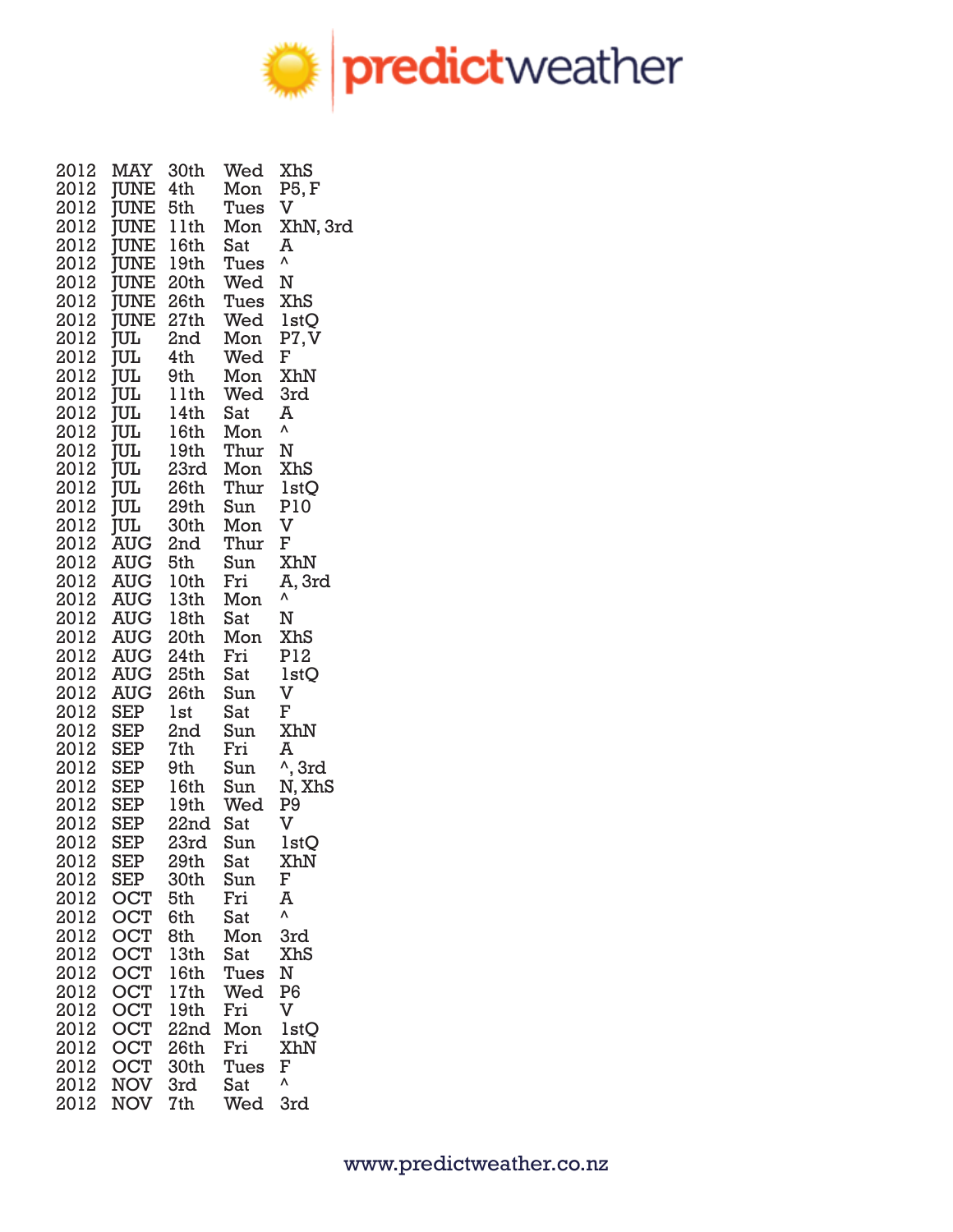

| 2012     | NOV        | 10th             | Sat  | XhS               |
|----------|------------|------------------|------|-------------------|
| 2012     | NOV        | 14th             | Wed  | P3, N             |
| 2012     | <b>NOV</b> | 16th             | Fri  | V                 |
| 2012     | <b>NOV</b> | 21st             | Wed  | 1 <sub>st</sub> Q |
| 2012     | <b>NOV</b> | 22nd             | Thur | XhN               |
| 2012     | NOV        | 29th             | Thur | A, F              |
| 2012     | NOV        | 30th             | Fri  | ٨                 |
| 2012     | <b>DEC</b> | 7th              | Fri  | XhS, 3rd          |
| 2012     | <b>DEC</b> | 13th             | Thur | P2, N, V          |
| 2012     | <b>DEC</b> | 20th             | Thur | XhN, 1stQ         |
| 2012     | <b>DEC</b> | 26th             | Wed  | A                 |
| 2012     | <b>DEC</b> | 27th             | Thur | Λ                 |
| 2012     | <b>DEC</b> | 28th             | Fri  | F                 |
| 2013 JAN |            | 3rd              | Thur | XhS               |
| 2013     | JAN        | 5th              | Sat  | 3rd               |
| 2013     | JAN        | 10th             | Thur | P4, V             |
| 2013     | JAN        | 12th             | Sat  | N                 |
| 2013     | JAN        | 16th             | Wed  | XhN               |
| 2013     | JAN        | 19th             | Sat  | <b>lstO</b>       |
| 2013     | JAN        | 22nd             | Tues | A                 |
| 2013     | JAN        | 23rd             | Wed  | Λ                 |
| 2013     | JAN        | 27th             | Sun  | F                 |
| 2013     | JAN        | 31st             | Thur | XhS               |
| 2013     | FEB        | 4th              | Mon  | 3rd               |
| 2013     | FEB        | 6th              | Wed  | V                 |
| 2013     | FEB        | 8th              | Fri  | P <sub>9</sub>    |
| 2013     | FEB        | 9th              | Sat  | Ν                 |
| 2013     | FEB        | 12 <sub>th</sub> | Tues | XhN               |
| 2013     | FEB        | 18th             | Mon  | 1 <sub>st</sub> Q |
| 2013     | FEB        | 19th             | Tues | A                 |
| 2013     | FEB        | 20th             | Wed  | Λ                 |
| 2013     | FEB        | 26th             | Tues | F                 |
| 2013     | FEB        | 27th             | Wed  | XhS               |
| 2013     | MAR        | 5th              | Tues | V, 3rd            |
|          | 2013 MAR   | 6th              | Wed  | P13               |
|          | 2013 MAR   | 12th             | Tues | N, XhN            |
| 2013     | <b>MAR</b> | 19 <sub>th</sub> | Tues | A                 |
| 2013     | MAR        | 20th             | Wed  | 1 <sub>st</sub> Q |
| 2013     | MAR        | 26th             | Tues | XhS               |
| 2013     | <b>MAR</b> | 27th             | Wed  | F                 |
| 2013     | <b>APR</b> | 2nd              | Tues | V                 |
| 2013     | APR        | 3rd              | Wed  | 3rd               |
| 2013     | APR        | 8th              | Mon  | XhN               |
| 2013     | APR        | 10th             | Wed  | N                 |
| 2013     | APR        | 15th             | Mon  | ٨                 |
| 2013     | APR        | 16th             | Tues | A                 |
| 2013     | APR        | 19th             | Fri  | 1stQ              |
| 2013     | APR        | 23rd             | Tues | XhS               |
| 2013     | APR        | 26th             | Fri  | F                 |
| 2013     | APR        | 28th             | Sun  | P <sub>7</sub>    |
| 2013     | <b>APR</b> | 29th             | Mon  | V                 |
| 2013     | MAY        | 2nd              | Thur | 3rd               |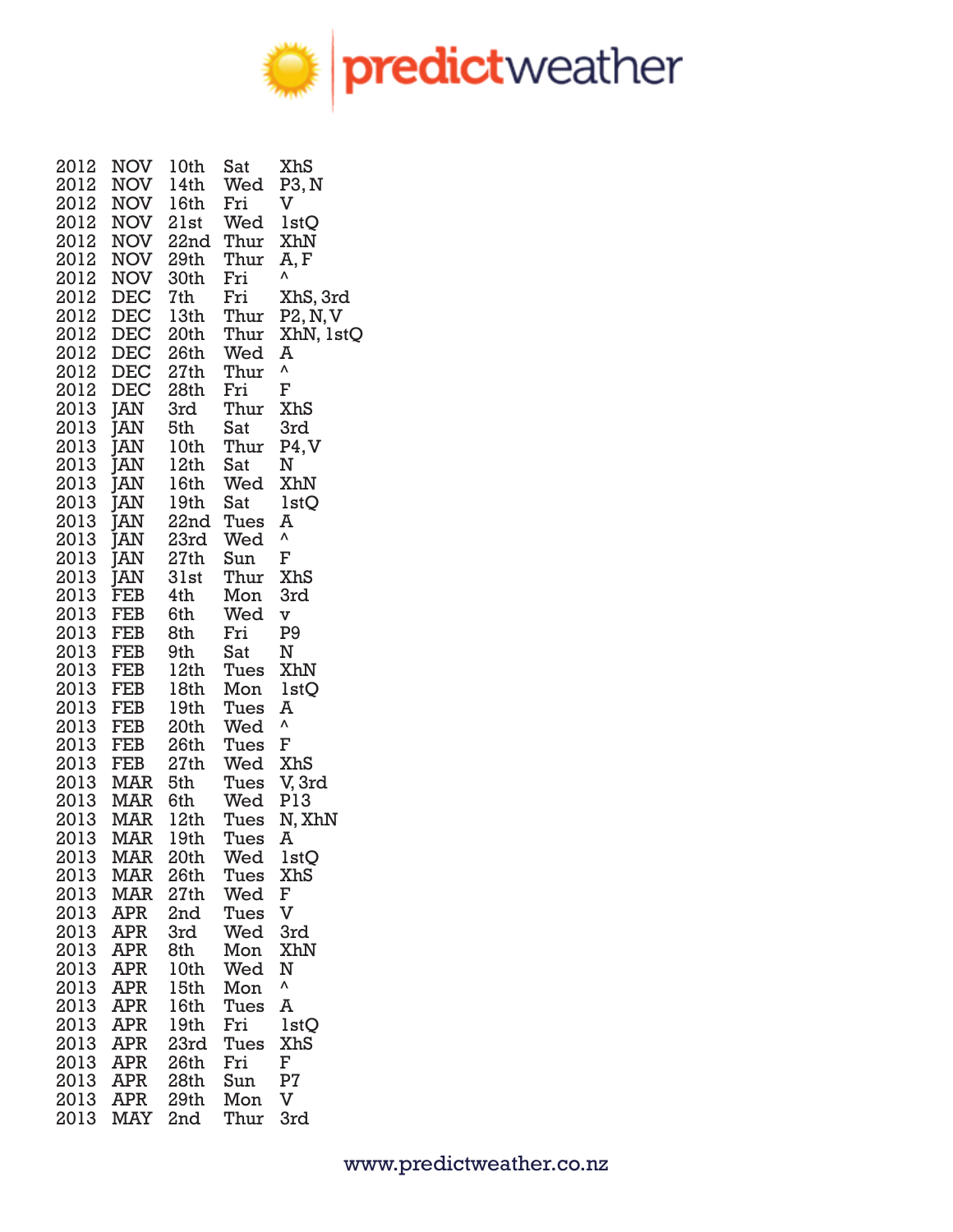

| 2013 | MAY         | 5th              | Sun  | XhN               |
|------|-------------|------------------|------|-------------------|
| 2013 | <b>MAY</b>  | 10th             | Fri  | N                 |
| 2013 | MAY         | 13th             | Mon  | ٨                 |
| 2013 | MAY         | 14th             | Tues | A                 |
| 2013 | MAY         | 18th             | Sat  | 1 <sub>st</sub> Q |
| 2013 | MAY         | 20th             | Mon  | <b>XhS</b>        |
| 2013 | MAY         | 25th             | Sat  | F                 |
| 2013 | MAY         | 26th             | Sun  | P2, V             |
| 2013 | JUNE        | lst              | Sat  | 3rd               |
|      | <b>JUNE</b> |                  |      | XhN               |
| 2013 |             | 2nd              | Sun  |                   |
| 2013 | <b>JUNE</b> | 9th              | Sun  | N, ^              |
| 2013 | <b>JUNE</b> | 10th             | Mon  | A                 |
| 2013 | <b>JUNE</b> | 16th             | Sun  | XhS               |
| 2013 | <b>JUNE</b> | 17th             | Mon  | 1 <sub>st</sub> Q |
| 2013 | JUNE        | 23rd             | Sun  | P1, F, V          |
| 2013 | <b>JUNE</b> | 29th             | Sat  | XhN               |
| 2013 | <b>JUL</b>  | 5th              | Fri  | ٨                 |
| 2013 | <b>JUL</b>  | 7th              | Sun  | A                 |
| 2013 | <b>JUL</b>  | 8th              | Mon  | N                 |
| 2013 | <b>JUL</b>  | 14th             | Sun  | XhS               |
| 2013 | <b>JUL</b>  | 16th             | Tues | <b>lstO</b>       |
| 2013 | <b>JUL</b>  | 20th             | Sat  | V                 |
| 2013 | <b>JUL</b>  | 22nd             | Mon  | P3, F             |
| 2013 | jш          | 26th             | Fri  | XhN               |
| 2013 | JUL         | 30th             | Tues | 3rd               |
| 2013 | <b>AUG</b>  | 2nd              | Fri  | ٨                 |
| 2013 | <b>AUG</b>  | 3rd              | Sat  | A                 |
| 2013 | AUG         | 7th              | Wed  | N                 |
| 2013 | <b>AUG</b>  | 10th             | Sat  | XhS               |
| 2013 | <b>AUG</b>  | 14th             | Wed  | 1 <sub>st</sub> Q |
| 2013 | AUG         | 17th             | Sat  | V                 |
| 2013 | AUG         | 19th             | Mon  | P <sub>6</sub>    |
|      |             |                  |      |                   |
| 2013 | AUG         | 21st             | Wed  | ${\bf F}$         |
| 2013 | AUG         | 23rd             | Fri  | XhN               |
| 2013 | <b>AUG</b>  | 28th             | Wed  | 3rd<br>٨          |
| 2013 | AUG 30th    |                  | Fri  |                   |
| 2013 | <b>AUG</b>  | 31st             | Sat  | A                 |
| 2013 | SEP         | 5th              | Thur | N                 |
| 2013 | <b>SEP</b>  | 6th              | Fri  | XhS               |
| 2013 | <b>SEP</b>  | 13th             | Fri  | V, 1stQ           |
| 2013 | <b>SEP</b>  | 16th             | Mon  | P10               |
| 2013 | <b>SEP</b>  | 19th             | Thur | F, XhN            |
| 2013 | <b>SEP</b>  | 26th             | Thur | ٨                 |
| 2013 | <b>SEP</b>  | 27th             | Fri  | 3rd               |
| 2013 | <b>SEP</b>  | 28th             | Sat  | A                 |
| 2013 | <b>OCT</b>  | 4th              | Fri  | XhS               |
| 2013 | OCT         | 5th              | Sat  | N                 |
| 2013 | OCT         | 10th             | Thur | V                 |
| 2013 | <b>OCT</b>  | 11th             | Fri  | P12               |
| 2013 | <b>OCT</b>  | 12th             | Sat  | 1 <sub>st</sub> Q |
| 2013 | <b>OCT</b>  | 17 <sub>th</sub> | Thur | XhN               |
| 2013 | <b>OCT</b>  | 19th             | Sat  | F                 |
|      |             |                  |      |                   |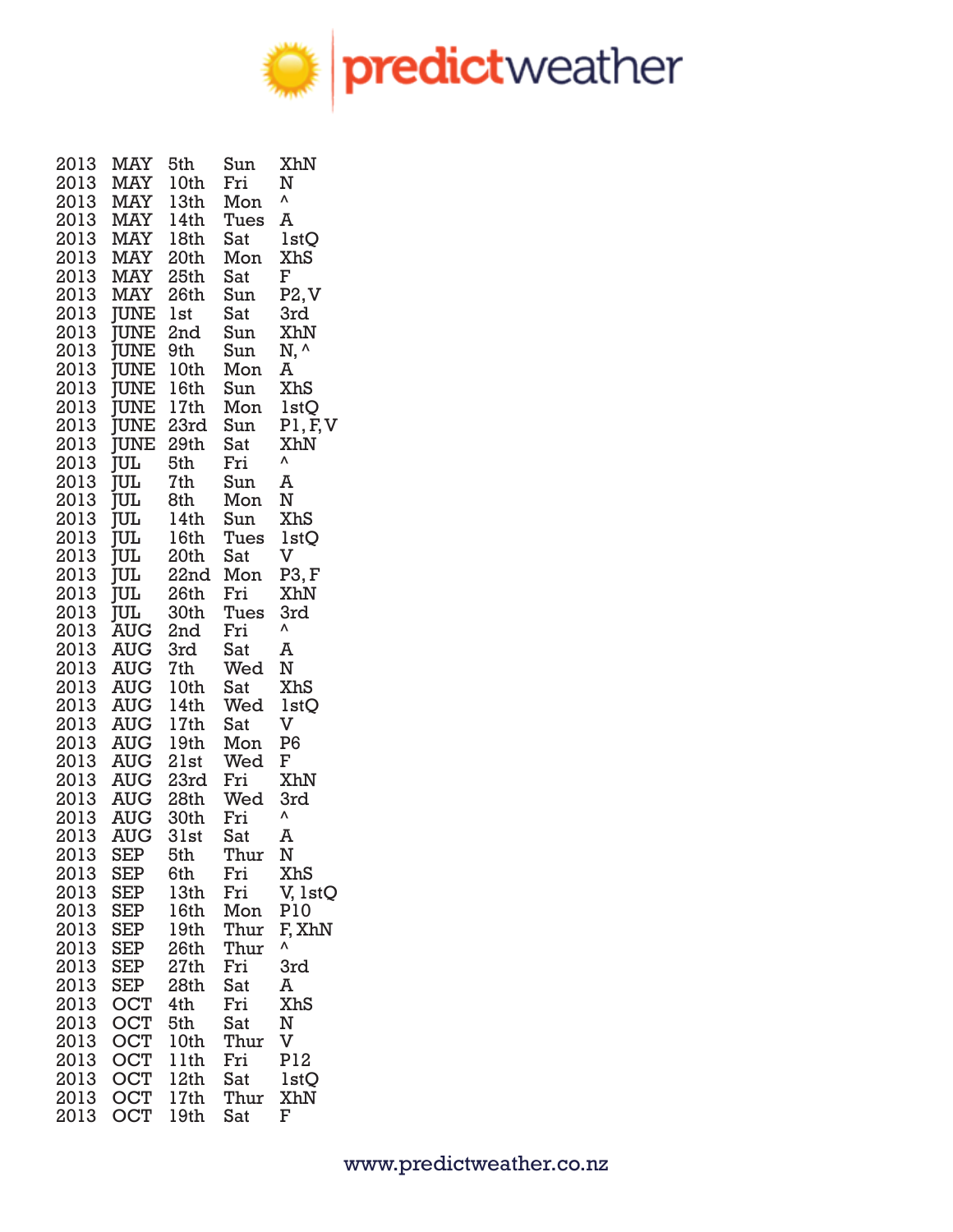

| 2013<br>2013     | OCT<br>OCT                          | 24th<br>26th    | Thur<br>Sat | Λ<br>A                           |
|------------------|-------------------------------------|-----------------|-------------|----------------------------------|
| 2013             | OCT                                 | 27th            | Sun         | 3rd                              |
|                  | 2013 OCT                            | 31st            | Thur        | XhS                              |
| 2013             | NOV                                 | 4th             | Mon         | Ν                                |
| 2013<br>2013     | NOV                                 | 6th<br>NOV 10th | Wed<br>Sun  | <b>P8.V</b><br>1 <sub>st</sub> Q |
| 2013             | NOV                                 | 13th            | Wed         | XhN                              |
| 2013             |                                     | NOV 18th Mon    |             | F                                |
|                  | 2013 NOV 20th                       |                 | Wed         | ٨                                |
|                  | 2013 NOV 22nd Fri                   |                 |             | A                                |
|                  | 2013 NOV 26th Tues<br>2013 NOV 27th |                 | Wed         | 3rd<br>XhS                       |
| 2013             | DEC                                 | 3rd             | Tues        | N                                |
| 2013             | DEC                                 | 4th             | Wed         | P5, V                            |
| 2013             |                                     | DEC 10th        | Tues        | XhN, 1stQ                        |
| 2013             |                                     | DEC 17th        | Tues        | F, ^                             |
|                  | 2013 DEC 20th<br>2013 DEC 25th      |                 | Fri         | A                                |
|                  | 2013 DEC 26th                       |                 | Wed<br>Thur | XhS<br>3rd                       |
| 2013             | DEC                                 |                 | 31st Tues   | V                                |
| 2014             | JAN                                 | lst             | Wed         | N                                |
| 2014             | <b>JAN</b>                          | 2nd             | Thur        | P <sub>2</sub>                   |
| 2014             | JAN                                 | 6th             | Mon         | XhN                              |
| 2014<br>2014     | <b>JAN</b><br><b>JAN</b>            | 8th<br>13th     | Wed<br>Mon  | 1 <sub>st</sub> Q<br>٨           |
| 2014             | JAN                                 | 16th            | Thur        | A, F                             |
| 2014             | <b>JAN</b>                          | 21st            | Tues        | XhS                              |
| 2014             | <b>JAN</b>                          | 24th            | Fri         | 3rd                              |
| 2014             | JAN                                 | 28th            | Tues        | V                                |
| 2014             | JAN                                 | 30th            | Thur        | P3                               |
| 2014<br>2014 FEB | <b>FEB</b>                          | lst<br>3rd      | Sat<br>Mon  | N<br>XhN                         |
| 2014 FEB         |                                     | 7th             | Fri         | 1 <sub>st</sub> Q                |
| 2014 FEB         |                                     | 10th            | Mon         | ٨                                |
| 2014 FEB         |                                     | 12th            | Wed         | A                                |
| 2014             | <b>FEB</b>                          | 15th            | Sat         | F                                |
| 2014<br>2014     | FEB<br>FEB                          | 17th<br>23rd    | Mon<br>Sun  | XhS<br>3rd                       |
| 2014             | FEB                                 | 24th            | Mon         | V                                |
| 2014             | FEB                                 | 28th            | Fri         | P <sub>6</sub>                   |
| 2014             | <b>MAR</b>                          | lst             | Sat         | N                                |
| 2014             | MAR                                 | 2nd             | Sun         | XhN                              |
| 2014<br>2014     | MAR<br>MAR                          | 9th<br>12th     | Sun<br>Wed  | $\lambda$ , 1stQ<br>A            |
| 2014             | MAR                                 | 17th            | Mon         | F, XhS                           |
| 2014             | MAR                                 | 23rd            | Sun         | $\rm{V}$                         |
| 2014             | MAR                                 | 24th            | Mon         | 3rd                              |
|                  | 2014 MAR                            | 28th            | Fri         | <b>P10</b>                       |
|                  | 2014 MAR                            | 30th            | Sun         | XhN                              |
| 2014 APR<br>2014 | <b>APR</b>                          | lst<br>5th      | Tues<br>Sat | N<br>۷                           |
|                  |                                     |                 |             |                                  |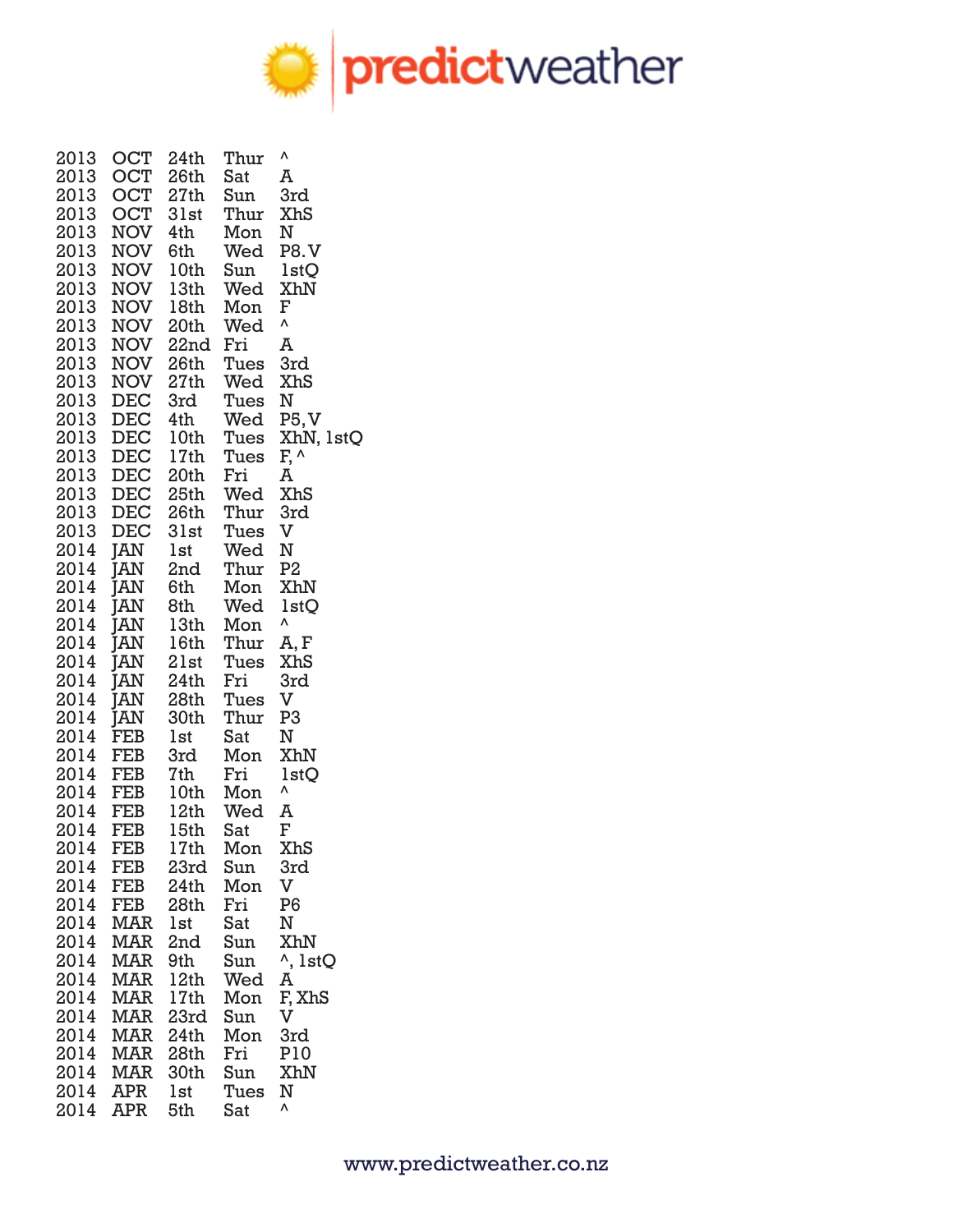

| 2014 | <b>APR</b>  | 7th              | Mon  | 1 <sub>st</sub> Q         |
|------|-------------|------------------|------|---------------------------|
| 2014 | APR         | 9th              | Wed  | A                         |
| 2014 | APR         | 13th             | Sun  | XhS                       |
| 2014 | APR         | 15th             | Tues | F                         |
| 2014 | APR         | 20th             | Sun  | V                         |
| 2014 | <b>APR</b>  | 22nd             | Tues | 3rd                       |
| 2014 | APR         | 23rd             | Wed  | P13                       |
| 2014 | APR         | 26th             | Sat  | XhN                       |
| 2014 | APR         | 29th             | Tues | N                         |
| 2014 | <b>MAY</b>  | 3rd              | Sat  | Λ                         |
| 2014 | <b>MAY</b>  | 6th              | Tues | A                         |
| 2014 | <b>MAY</b>  | 7th              | Wed  | 1 <sub>st</sub> Q         |
| 2014 | <b>MAY</b>  | 10th             | Sat  | XhS                       |
| 2014 |             | MAY 15th         | Thur | F                         |
| 2014 |             | MAY 17th         | Sat  | V                         |
| 2014 |             | MAY 18th         | Sun  | P11                       |
| 2014 |             | MAY 22nd         | Thur | 3rd                       |
| 2014 | <b>MAY</b>  | 23rd             | Fri  | XhN                       |
| 2014 | <b>MAY</b>  | 29th             | Thur | Ν                         |
| 2014 | <b>MAY</b>  | 30th             | Fri  | ٨                         |
| 2014 | JUNE 3rd    |                  | Tues | A                         |
| 2014 | JUNE 6th    |                  | Fri  | 1 <sub>st</sub> Q         |
| 2014 | JUNE 7th    |                  | Sat  | <b>XhS</b>                |
| 2014 |             | JUNE 13th        | Fri  | F, V                      |
| 2014 |             | JUNE 15th        | Sun  | P7                        |
| 2014 |             | JUNE 20th        | Fri  | XhN, 3rd                  |
| 2014 | <b>JUNE</b> | 27th             | Fri  | N, ^                      |
| 2014 | <b>JUL</b>  | lst              | Tues | A                         |
| 2014 | <b>JUL</b>  | 4th              | Fri  | XhS                       |
| 2014 | <b>TUL</b>  | 6th              | Sun  | 1 <sub>st</sub> Q         |
| 2014 | <b>TUL</b>  | 11th             | Fri  | $\boldsymbol{\mathrm{V}}$ |
| 2014 | <b>JUL</b>  | 12th             | Sat  | F                         |
| 2014 | <b>JUL</b>  | 13 <sub>th</sub> | Sun  | P4                        |
| 2014 | <b>JUL</b>  | 17th             | Thur | XhN                       |
| 2014 | <b>JUL</b>  | 19th             | Sat  | 3rd                       |
| 2014 | ĪUL         | 24th             | Thur | ٨                         |
| 2014 | ĪUL         | 27th             | Sun  | N                         |
| 2014 | JUL         | 28th             | Mon  | A                         |
| 2014 | <b>JUL</b>  | 31st             | Thur | XhS                       |
| 2014 | <b>AUG</b>  | 4th              | Mon  | 1 <sub>st</sub> Q         |
| 2014 | AUG         | 7th              | Thur | $\mathbf V$               |
| 2014 | <b>AUG</b>  | 11th             | Mon  | P1, F                     |
| 2014 | <b>AUG</b>  | 13th             | Wed  | XhN                       |
| 2014 | <b>AUG</b>  | 18th             | Mon  | 3rd                       |
| 2014 | <b>AUG</b>  | 20th             | Wed  | ٨                         |
| 2014 | <b>AUG</b>  | 24th             | Sun  | A                         |
| 2014 | <b>AUG</b>  | 26th             | Tues | N                         |
| 2014 | <b>AUG</b>  | 28th             | Thur | XhS                       |
| 2014 | <b>SEP</b>  | 2nd              | Tues | 1 <sub>st</sub> Q         |
| 2014 | <b>SEP</b>  | 4th              | Thur | V                         |
| 2014 | <b>SEP</b>  | 8th              | Mon  | P <sub>5</sub>            |
| 2014 | <b>SEP</b>  | 9th              | Tues | F                         |
| 2014 | <b>SEP</b>  | 10th             | Wed  | XhN                       |
|      |             |                  |      |                           |